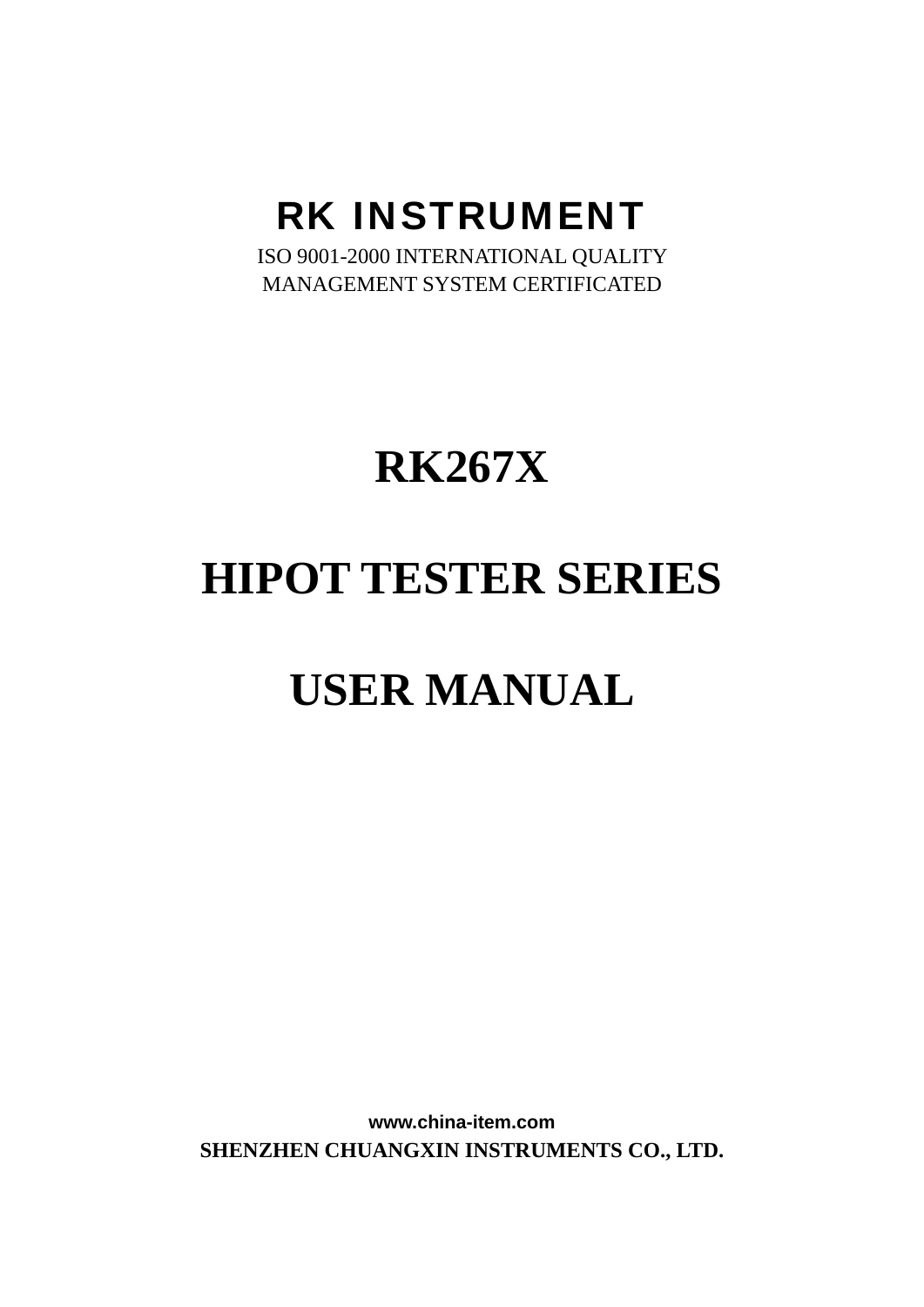## **CONTENTS**

| I. General description <sub>------------------</sub> 2                                                                                                                                                                                             |   |
|----------------------------------------------------------------------------------------------------------------------------------------------------------------------------------------------------------------------------------------------------|---|
|                                                                                                                                                                                                                                                    |   |
| III. Pre-used caution_____________________3                                                                                                                                                                                                        |   |
| <b>IV. Explain_______________________________3</b>                                                                                                                                                                                                 |   |
| V. Operation <sub>11111111111111111111111111111</sub> 6                                                                                                                                                                                            |   |
| VI. Principle diagram<br><u>[</u> 111][11] MI. Principle diagram<br>[12] MI. Principle diagram<br>[12] MI. Principle diagram<br>[12] MI. Principle diagram<br>[13] MI. Principle diagram<br>[13] MI. Principle diagram<br>[13] MI. Principle diagr |   |
| VII. Instrument accessories___________8                                                                                                                                                                                                            |   |
| VIII. Maintenance card_____________                                                                                                                                                                                                                | 9 |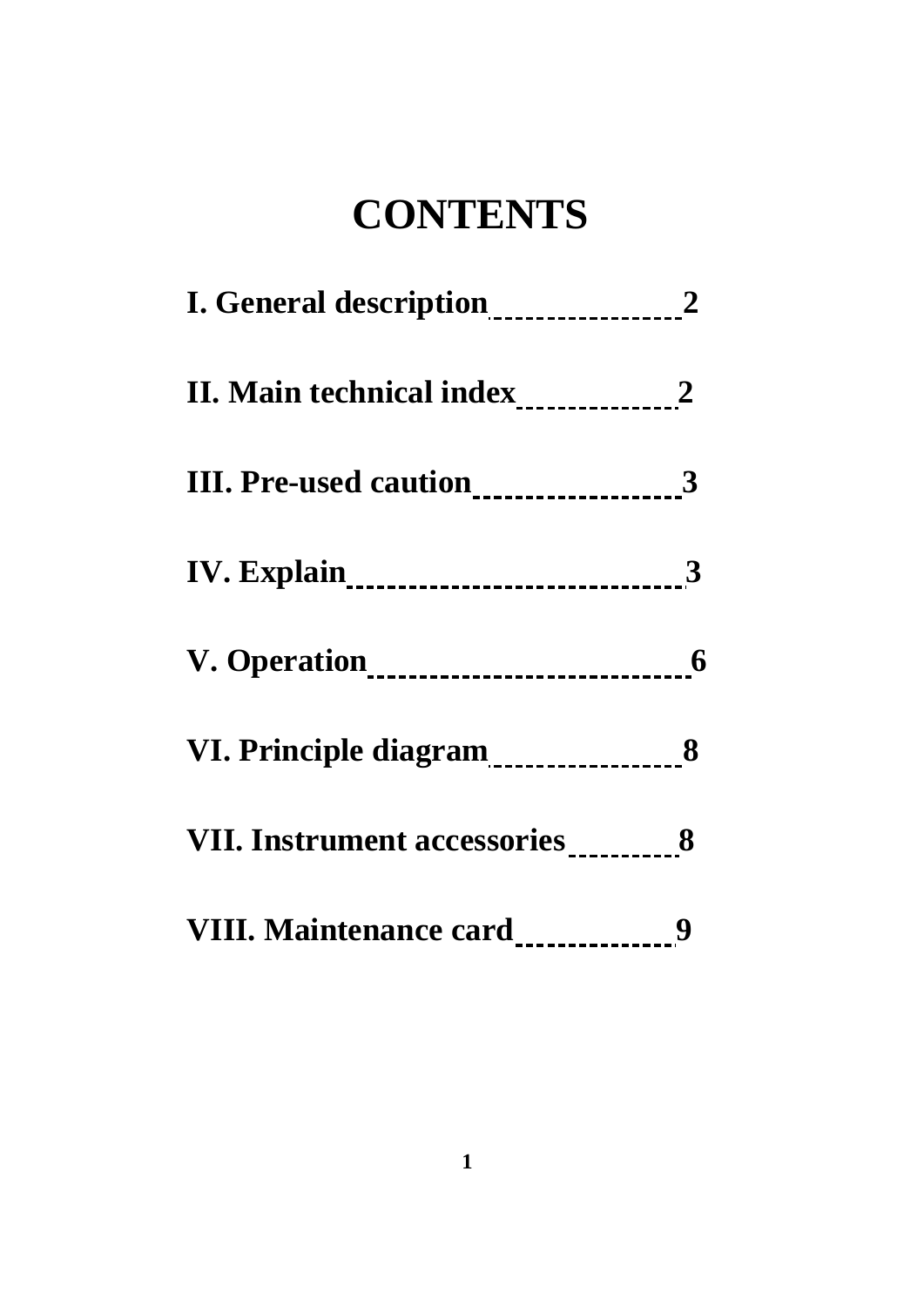#### **I. General description.**

RK267X series voltage withstand test instruments are for general- purpose HV test operation, It can be widely used for voltage withstand test in electrician's assistant instrument. rubber-wooden facility. voltage convertor. wires. power meter. motor. power supply plug. cables and all kinds of electronic and electric products. As the launch of the national security standard, Voltage withstand instrument has become one of necessary withstand test instruments to the radio and electronic products manufacturer.

Operating request: environmental temperature 0~40℃

relative humidity≤75%

| <b>MODEL</b><br><b>INDEX</b> | <b>RK2670A</b>                                               | <b>RK2671A</b> | <b>RK2672C</b>  |  | <b>RK2678A</b> |  | <b>RK2674A</b>  |  |          |
|------------------------------|--------------------------------------------------------------|----------------|-----------------|--|----------------|--|-----------------|--|----------|
| <b>ITEM</b>                  | <b>RK2672A</b>                                               | <b>RK2671B</b> | <b>RK2672B</b>  |  | <b>RK2671D</b> |  | <b>RK2672D</b>  |  |          |
|                              | $AC:0-5$                                                     |                | $AC:0-5;$       |  | $AC:0-7.5/15$  |  | AC:0~10/20      |  |          |
| <b>OUTPUT VOL.</b>           |                                                              | $AC:0-5/10$    | $DC:0-5$        |  | $DC:0-7.5/15$  |  | DC:0~10/20      |  |          |
| (DIGITAL DISP.)              | $AC:0-5$                                                     | $DC:0-5/10$    | $AC:0-5$        |  |                |  | AC:0~5/10       |  | $AC:0-5$ |
| (kV)                         | $DC:0-5$                                                     |                |                 |  | $DC:0-5/10$    |  | $DC:0-5$        |  |          |
| <b>LEAK.CURR</b>             | AC:0~2/20                                                    |                | $AC:0-2/20/100$ |  | AC:0~2/20      |  | AC:0~2/20       |  |          |
|                              |                                                              | AC:0~2/20      | DC:0~2/20       |  | DC:0~2/10      |  | DC:0~2/10       |  |          |
| (DIGITAL DISP.)              | AC:0~2/20                                                    | DC:0~2/10      | AC:0~2/20/100   |  | AC:0~2/20/50   |  | $AC:0-2/20/200$ |  |          |
| (mA)                         | DC:0~2/10                                                    |                |                 |  | DC:0~2/10      |  | DC:0~2/20       |  |          |
| <b>OUTPUT PWR</b>            |                                                              |                | 500VA           |  | 300VA          |  | 400VA           |  |          |
|                              | 100VA                                                        | 200VA          |                 |  | 500VA          |  | 1000VA          |  |          |
| <b>OUTPUT WAVE</b>           | <b>AC 50Hz SINE WAVE</b>                                     |                |                 |  |                |  |                 |  |          |
| <b>PRECISION</b><br>V        | $+5%$                                                        |                |                 |  |                |  |                 |  |          |
| <b>PRECISION</b><br>A        | $\pm$ 5%                                                     |                |                 |  |                |  |                 |  |          |
| <b>TIMING RANGE</b>          |                                                              |                |                 |  |                |  |                 |  |          |
| (DIGITAL DISP.)              | Manual test (71B for 1~999sec $\pm$ 5%)<br>1~99 sec $\pm$ 5% |                |                 |  |                |  |                 |  |          |
| MEAS.                        | 320*260*180                                                  |                | 380*280*190     |  | 440*350*240    |  | 500*370*200     |  |          |
| <b>WG</b>                    | 7Kg                                                          |                | $15$ Kg         |  | 20 Kg          |  |                 |  |          |
| <b>POWER SUPPLY</b>          | AC<br>$220V \pm 10\%$<br>$50Hz \pm 2Hz$                      |                |                 |  |                |  |                 |  |          |
| <b>DISSIPATION</b>           | $\leq$ 30W(STATIC DISSIPATION)                               |                |                 |  |                |  |                 |  |          |

#### **II. Main technic index.**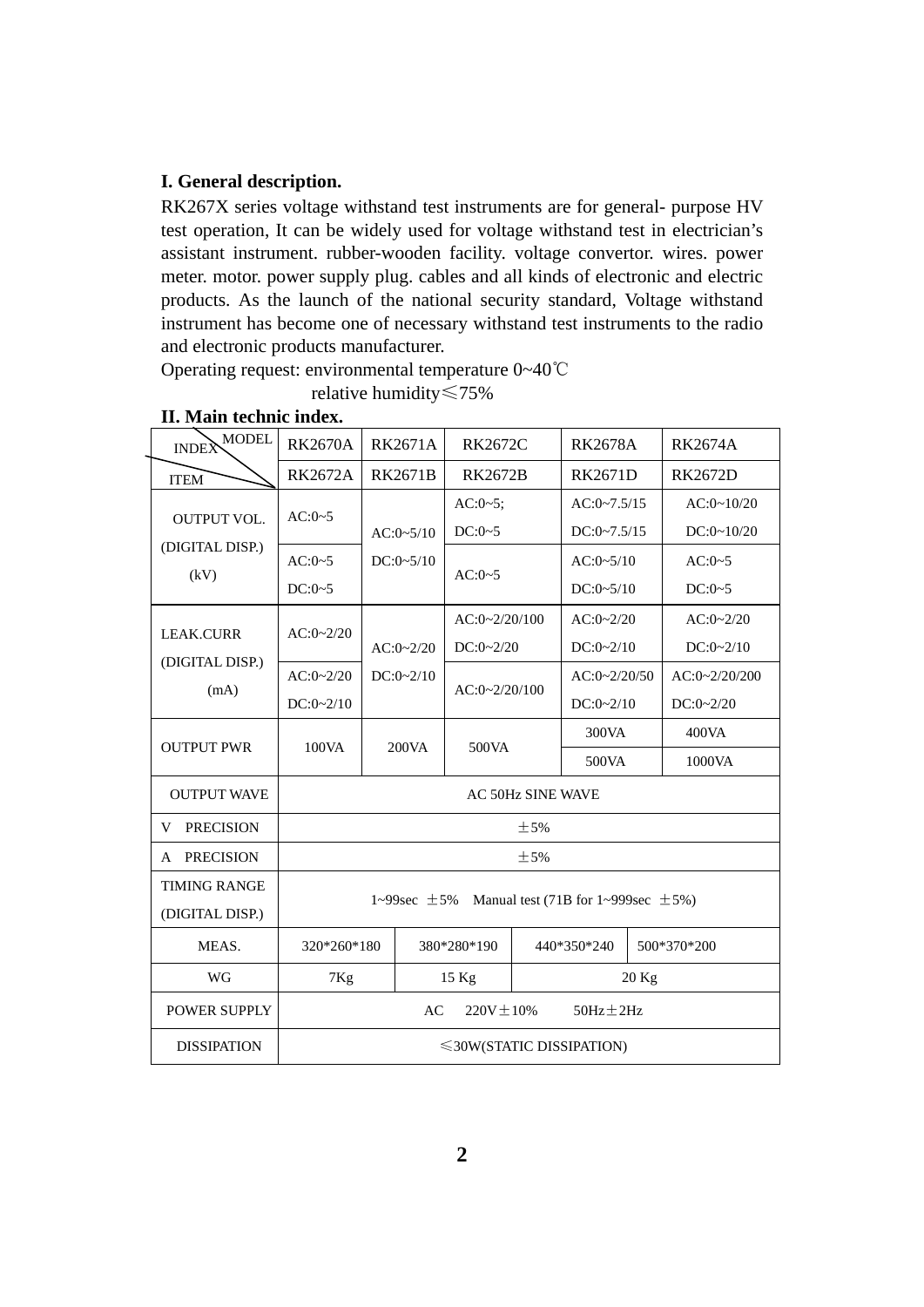### **III. Pre-used caution.**

Read the following items carefully before operating RK267 series voltage withstand test instrument

- (1) Use three-hole power supply plug and insure GND connection well.
- (2) GND port and power supply GND port should be connected well
- (3) Wear insulation glove, stand on insulation mat
- (4) Anti-clockwisely circumvolve "V-ADJ" rotary switch to the maximum before turn on test instrument.
- (5) Before preset all functions, reset instrument
- (6) Don't connect test port and test wire when doing test
- (7) Don't connect HV output port with shield box or GND wire to avoid instrument damage.
- (8) Turn off power when accident take place
- (9) Examine and repair when Indicator or annunciator is out of function
- (10) Operate carefully to avoid hazard when take the remote test.

#### **IV. Explain (as the front panel)**

- (1) Power switch: to control all power supply
- (2) "START" switch: when press down the button, instrument will renew to waiting-test status with the light working.
- (3) "RESET" SWITCH: press down the button means no HV output
- (4) Manual port: remote control test port
- (5) "V-ADJ" rotary switch: adjust test voltage
- (6)  $HV_{OUT}$  port: test voltage output (1 port for AC test instrument and

2 ports for AC/DC test instrument)

(7) GND: connect with one port of the tested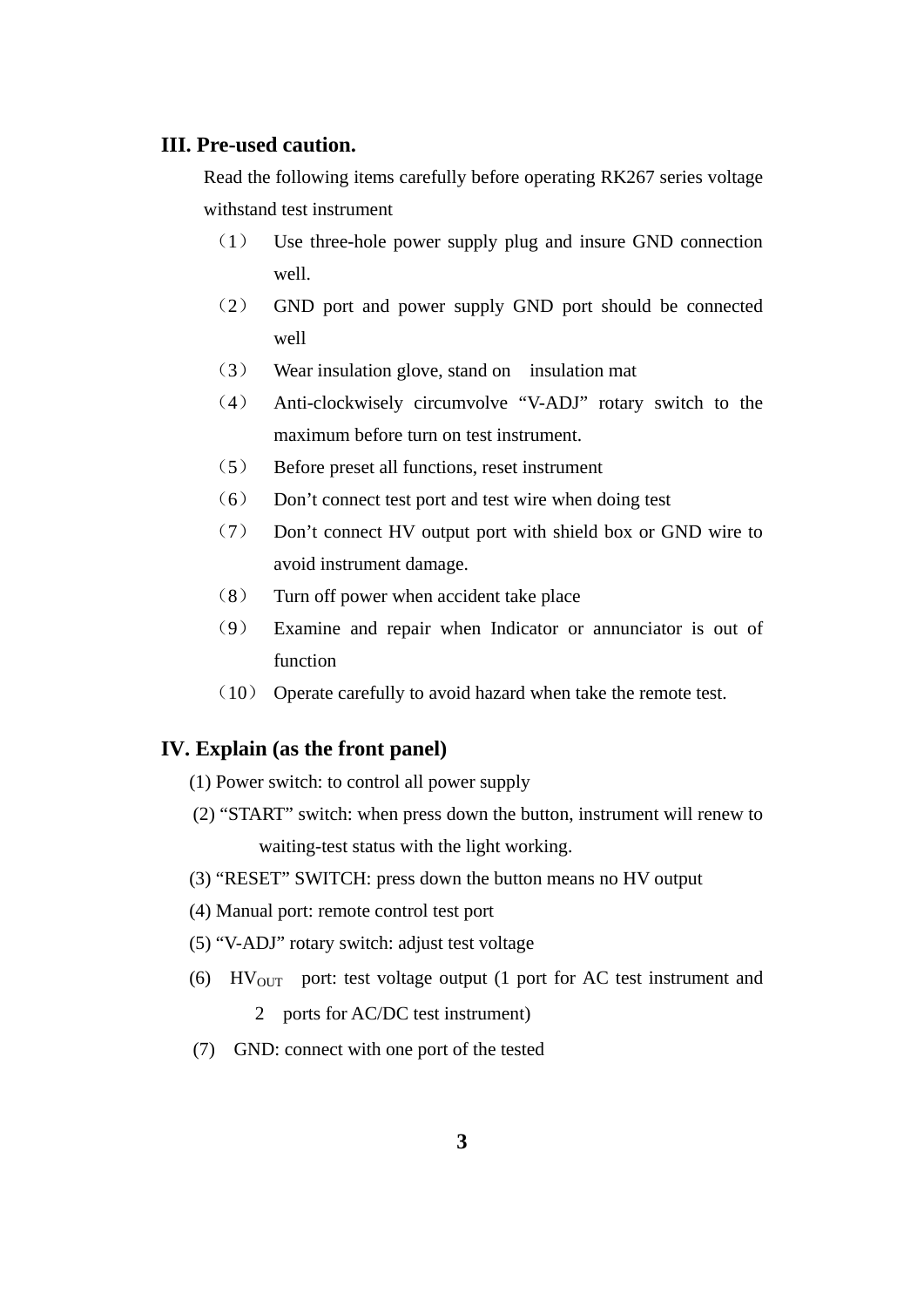- (8)"OVER LEAK. "indicator: "OVER LEAK." Indication light and annunciate work when test current leakage exceed pre-set value, voltage output will be cut off, then press down the "REST" button and Anti-clockwisely circumvolve "V-ADJ" rotary switch to the maximum to be ready for next test operation.
- (9) "VOLTAGE" meter: Three bits digital voltage meter, indicate output voltage value**:**
- (11) " CURRENT"meter:3 1/2 digital current meter, indicate leakage current value
- (12) "TIMER"meter:2 bits digital displayer, show timing value(RK2671B 3 bits digital displayer)
- (13) "TIMER" rotary switch :to adjust to set timing range
- (14) "OVER LEAK." pre-set adjustor: Press down" PRE-SET / TEST" switch to pre-set leakage current value and display current test result
- (15) "PRESET / TEST" button: Press down to preset and or else to test
- (16) "CURRENT LEAK." range: Test range are  $0 \sim 2 \text{mA} \& 2 \sim 20 \text{mA}$ .
- (17) "CURRENT LEAK." switch: Test range is 100mA(200mA). (only for RK2678 )
- (18) "TIMER / MANUAL" button: Press down to be timing test or else to be manual test
- (19) "AC/ DC" converting button: Press down to be DC model or else to be AC model. (CAUTION: only for AC/DC instrument)
- (20) "Voltage output " convert buttton: (only for RK2671&RK2678)
- (21) Power plug :AC 220V plug with inner fuse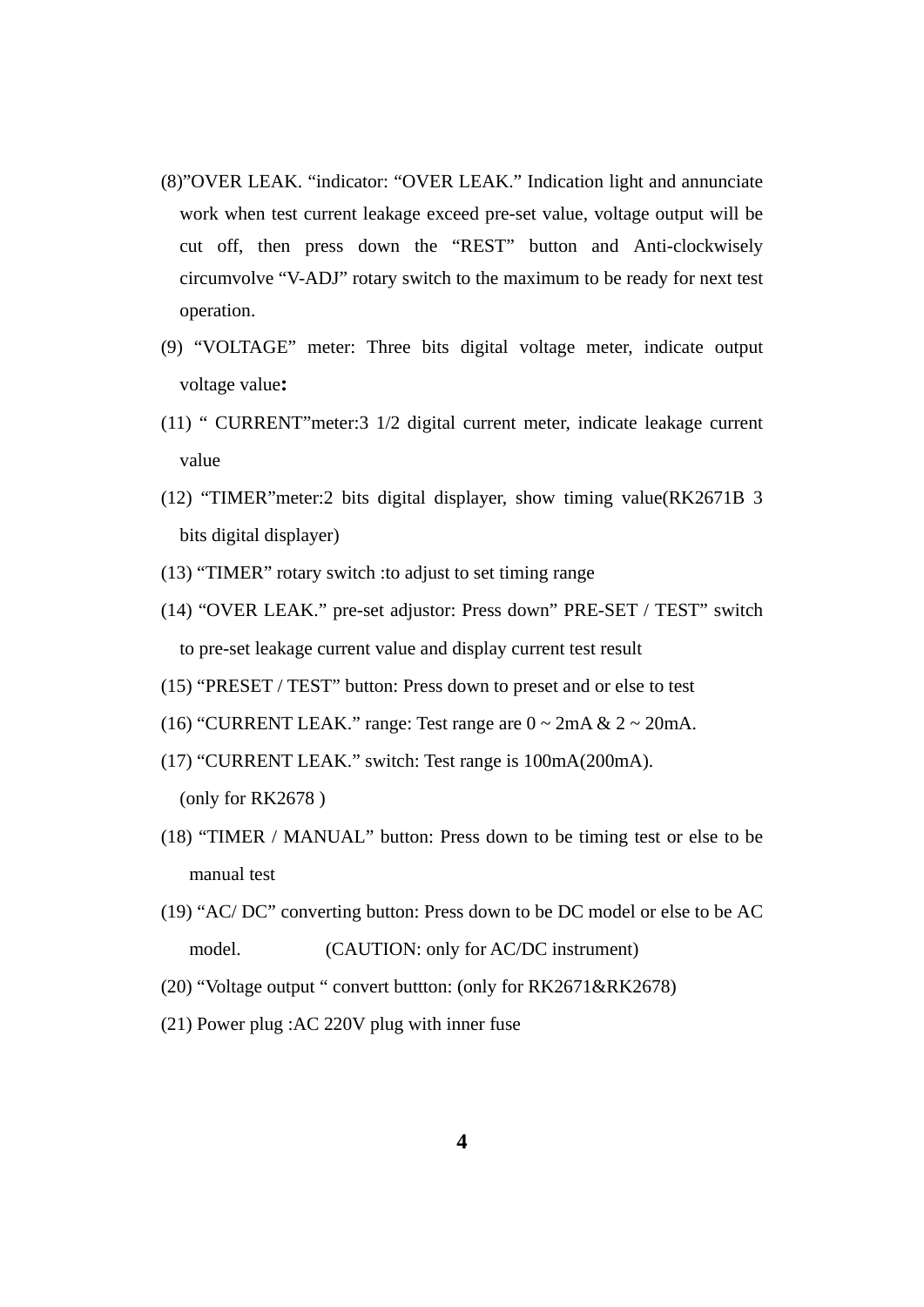

### FRONT AND BEHIND PANEL

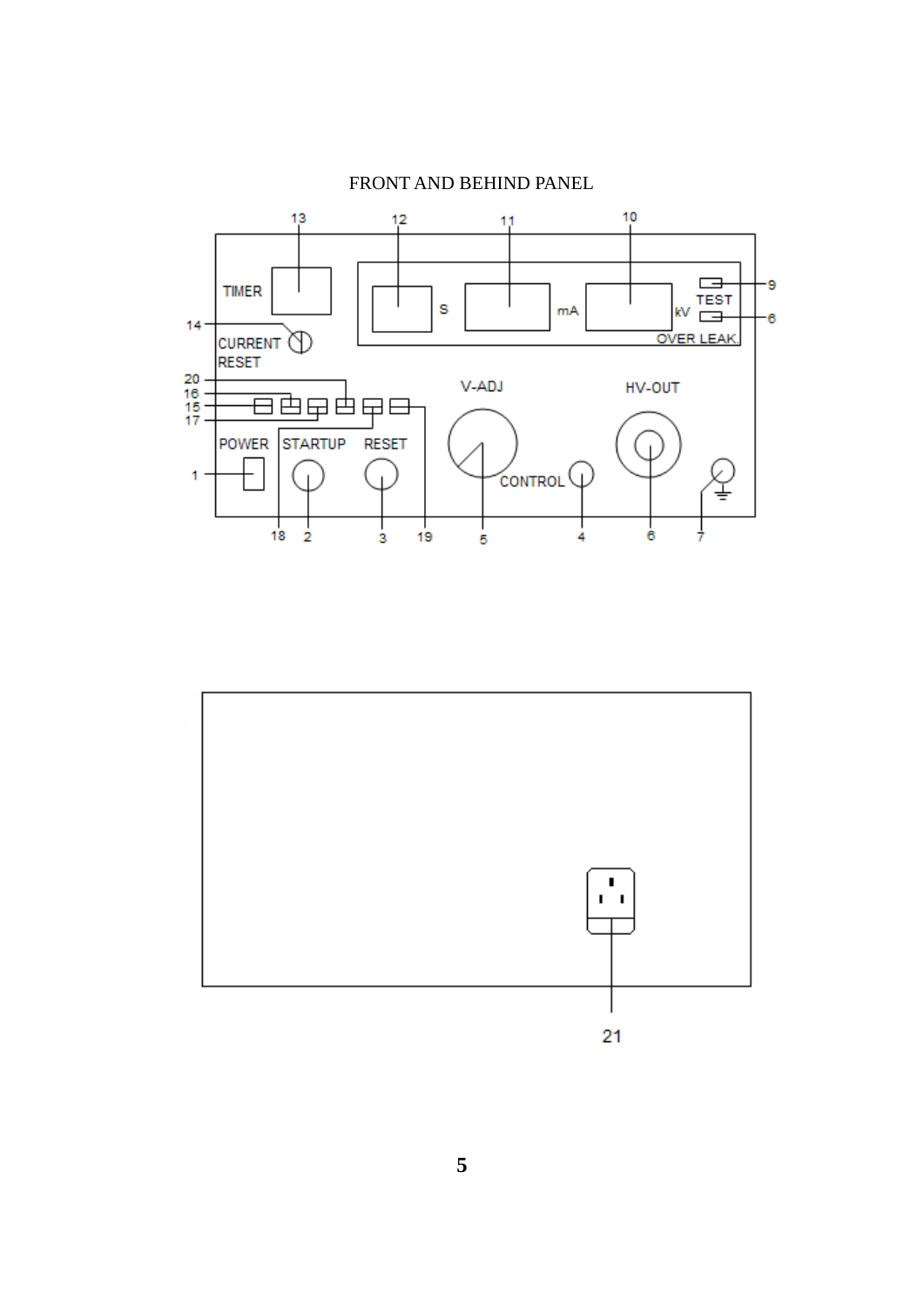#### **V. Operation.**

- (1) CONNECT POWER: Insure "V-ADJ" rotary has to be set at "0" position and then turn on power
- (2) Set "LEAK. CURRENT" value: Press down button"15", adjust current leakage preset adjustor "14" to preset needed value

 (3) Connect test port: According to the request of tested object, connect test wire with test object well.

(4) "TIMER":Press timing button "17"to the "TIMER" position adjust timing rotary switch to set timing range, then press down "STARTUP" button and adjust "V-ADJ" rotary switch to needed voltage output.

- (5) "CONTRAL":Set timing switch"18"to "manual" position, then press down "STARTUP" button.
- (6) In test process, instrument annunciator will work to when test "over leakage current" exceeded the pre-set over leakage current, then press down "RESET" button to waiting test status .

(If take the manual control to test, the STARTUP button should be unlocked)

- (7) If test over leakage current is less than pre-set value, unless time is up or press down "RESET" button ,instrument will be in the waiting test status.
- (8) Remote controller test: Insert the five-pin plug of remote controller bar to instrument relevant plug, then press down the switch of test bar to start to test.

 Caution: Timing function is no of effect when remote control function working at the same time.

Test example:

Condition: test voltage AC:3000V, max over leakage current AC:1.5mA, Regular time: 30 s .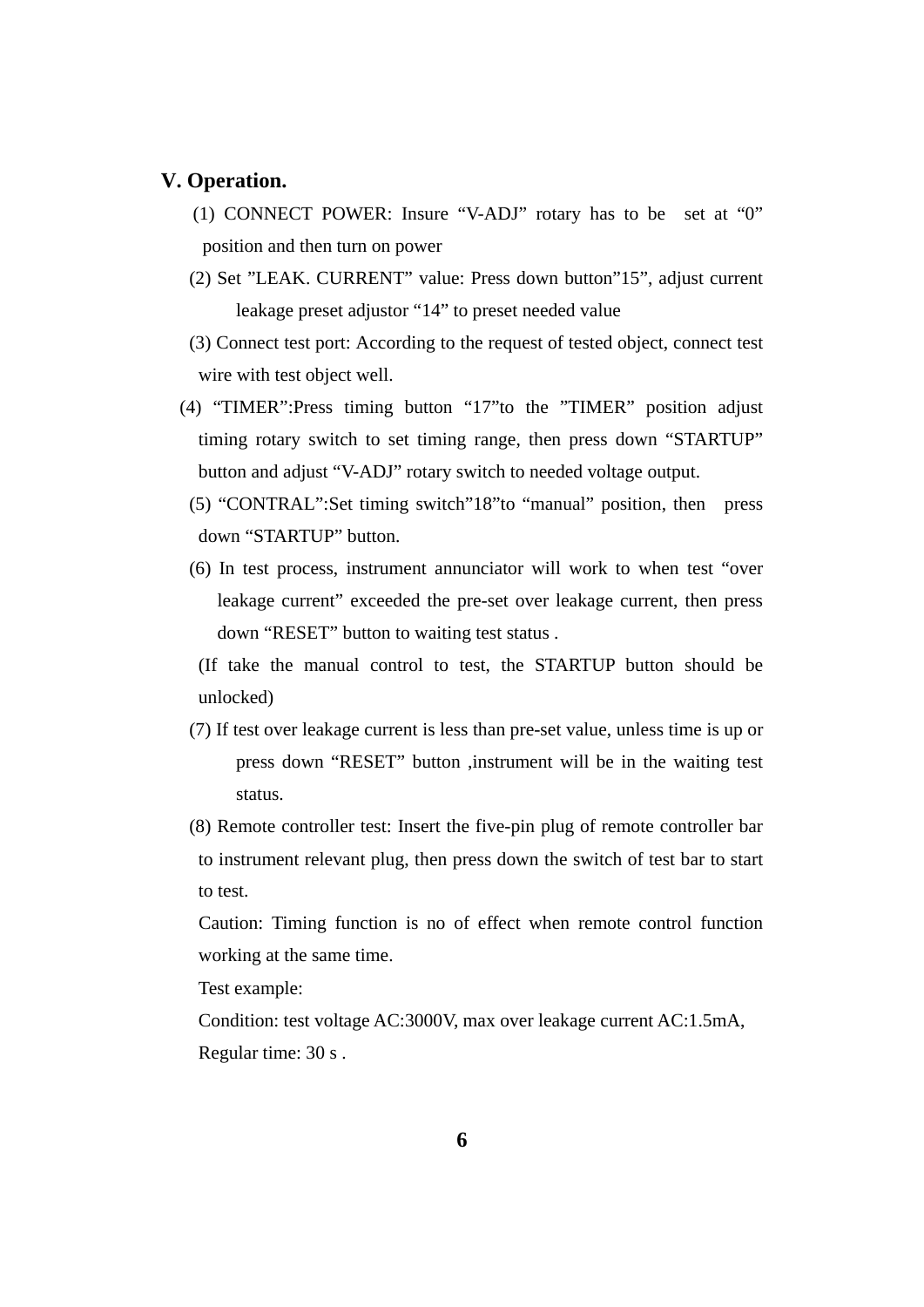model:RK2671A voltage withstand test instrument.

steps:

1.Check instrument's "V-ADJ" rotary switch to be the anti-clockwise end position

2. Plug power wire and then turn on power button

3. Select proper range: set voltage range at "5kV" position.

4.Select proper AC&DC voltage range: set the "AC/DC" switch at "AC" test position.

5.Select proper over leakage current range: set the over leakage current range at "2 mA" position

6.Pre-set over leakage current value: press down" over leakage current preset" switch to "PRESET" position, then adjust "over leakage current preset:" switch to 1.500 mA Insure the switch to jump up and be in "TEST" position.

7.TIMER reset: set" TIMER/ MANUAL" switch to be at "TIMER" position and adjust timing rotary switch at"30"seconds range.

8.Insert HV test bar to AC voltage output port, and another black pothook connect with black GND port of instrument.

9.Connect HV test bar. GND wire and tested instrument(the style to connect is the black clamp connecting with GND port of tested power, HV port connecting with another port ( L or N). The tested must be put on insulation worktable

10.Startup to test after confirming instrument setting and connection

11.Press down "STARTUP" button, adjust "V-ADJ" rotary switch to increase voltage until voltage meter show"3.00" kV. If tested leakage current exceed pre-set value with voltage upgrading, annunciator will indicate and voltage output stop, it means the tested is not passed , press down "RESET" button to recover to origin status, or instrument will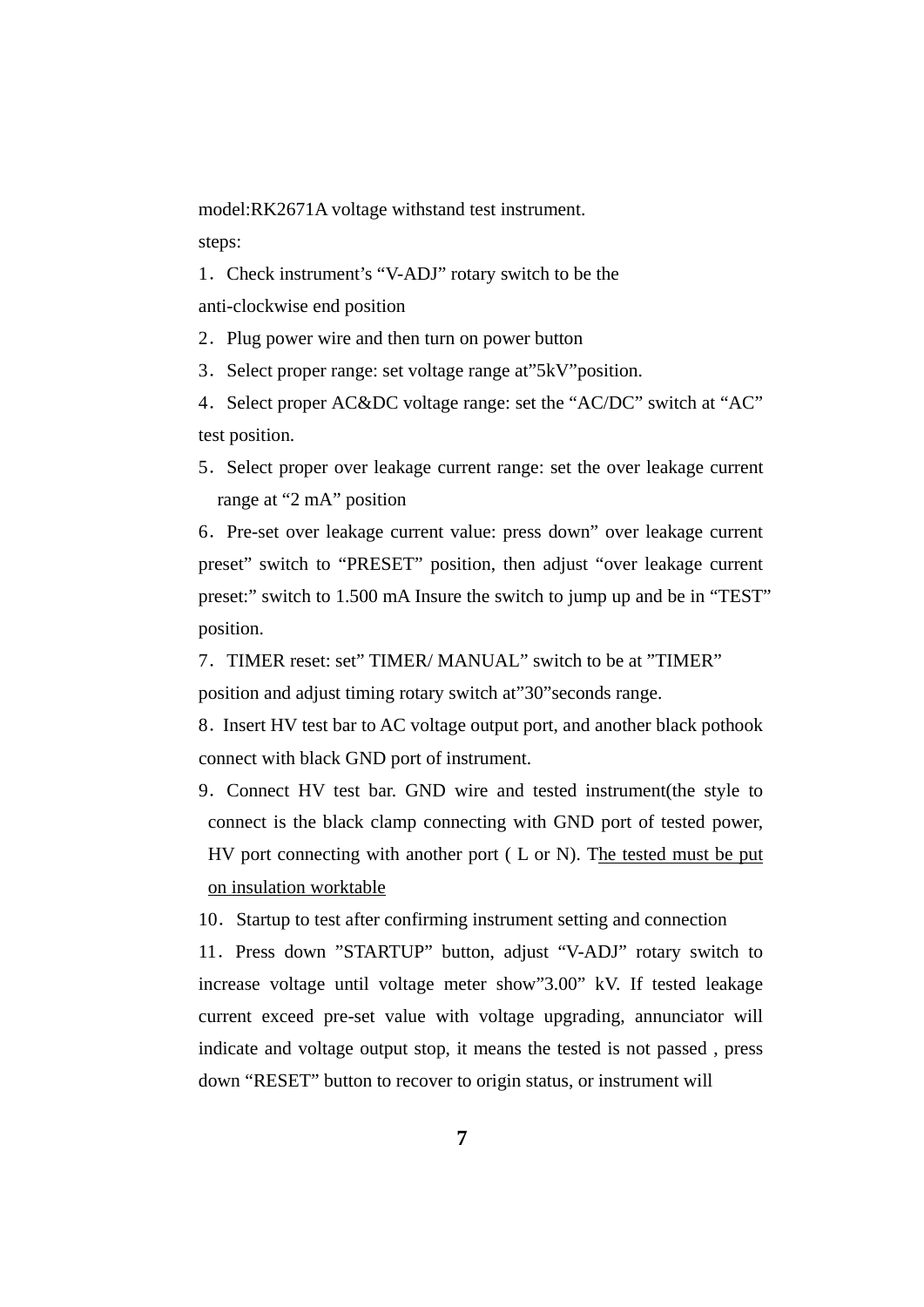reset automatically when leakage current is under the pre-set value .

12."REMOTE" mode operation: insert the aviation five-pin plug of test bar to remote test port, press down the switch of test bar all time to start test, then release to reset . Instrument will automatically reset if over leakage current take place.

13. CAUTION: Timer is disabled if test bar is working, it is also same to use out-control instrument' self-service brake switch ..